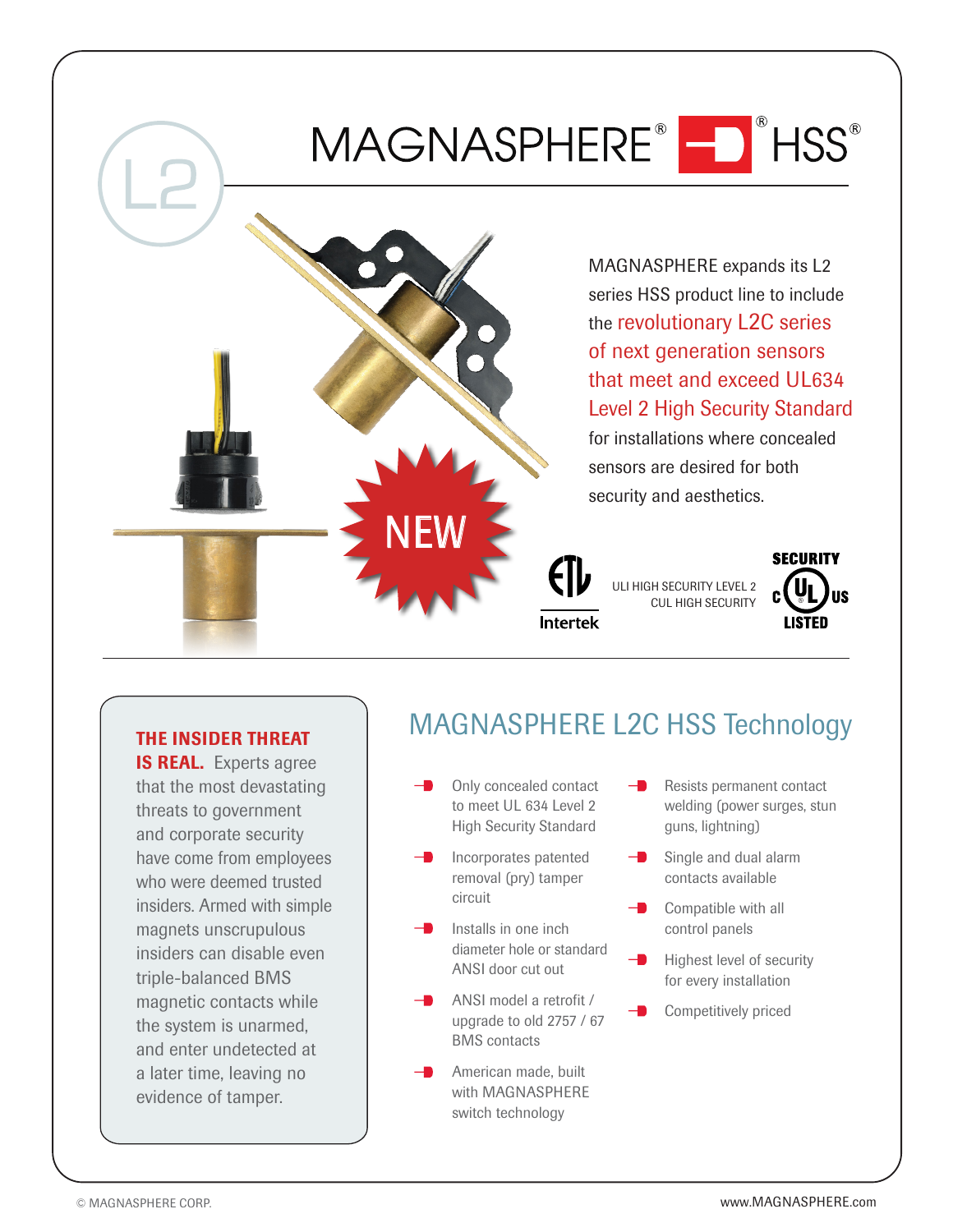## MAGNASPHERE® - HSS®





MAGNASPHERE® Corp. provides superior performing magnetic contact sensor technology for the residential, commercial, and federal government security markets. The HSS's leading-edge technology aims to set new industry standards for high security sensors while providing an affordable and more effective alternative to reed-based security contacts.

To learn more about the MAGNASPHERE® L2 HSS High Security Sensor visit www.MAGNASPHERE.com or call 262-347-0711.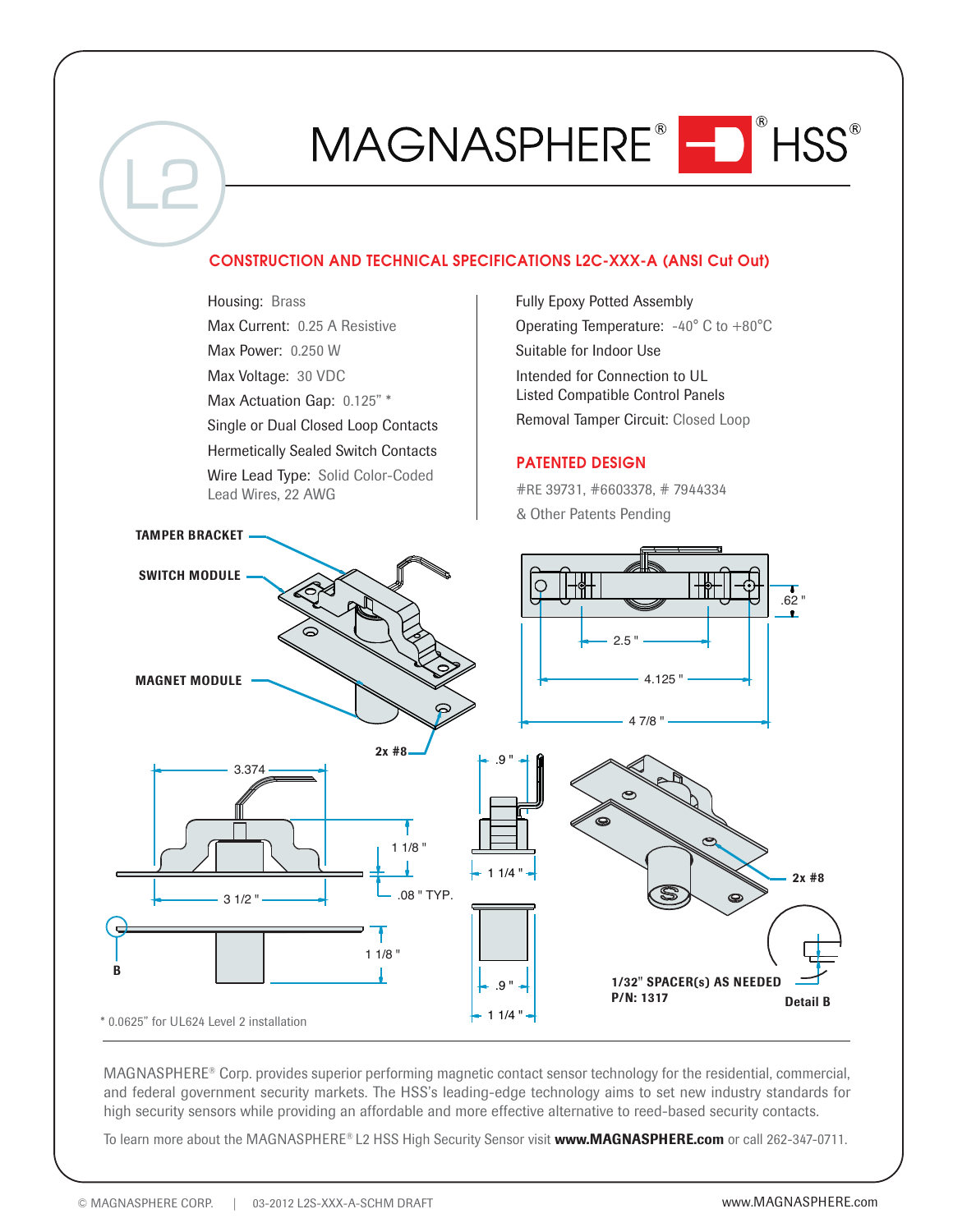## MAGNASPHERE® NSS®



Housing: Switch – ABS, Magnet - Brass Fully Epoxy Potted Assembly Max Current: 0.25 A Resistive Operating Temperature: -40° C to +80°C Max Power: 0.250 W Suitable for Indoor Use Intended for Connection to UL Max Voltage: 30 VDC Listed Compatible Control Panels Max Actuation Gap: 0.125" \* Removal Tamper Circuit: Closed Loop Single or Dual Closed Loop Contacts Hermetically Sealed Switch Contacts **PATENTED DESIGN** Wire Lead Type: Solid Color-Coded #RE 39731, #6603378, # 7944334, Lead Wires, 22 AWG # 8487726 & Other Patents Pending 1 3/4 2 X #8 FLAT HEAD #22 AWG x 12" (6 WIRES MAX)(UNDERCUT SCREWS) TAMPER BRACKET SWITCH MODULE MAGNET MODULE .98 SIZED TO FIT 1" HOLE 1.02 O 1 1/4 Æ .08 2 5/8 1 1/8 .94 A 1 1/4 1/32" SPACER(s) AS NEEDED P/N: 1221 Detail A \* 0.0625" for UL624 Level 2 installation

MAGNASPHERE® Corp. provides superior performing magnetic contact sensor technology for the residential, commercial, and federal government security markets. The HSS's leading-edge technology aims to set new industry standards for high security sensors while providing an affordable and more effective alternative to reed-based security contacts.

To learn more about the MAGNASPHERE® L2 HSS High Security Sensor visit www.MAGNASPHERE.com or call 262-347-0711.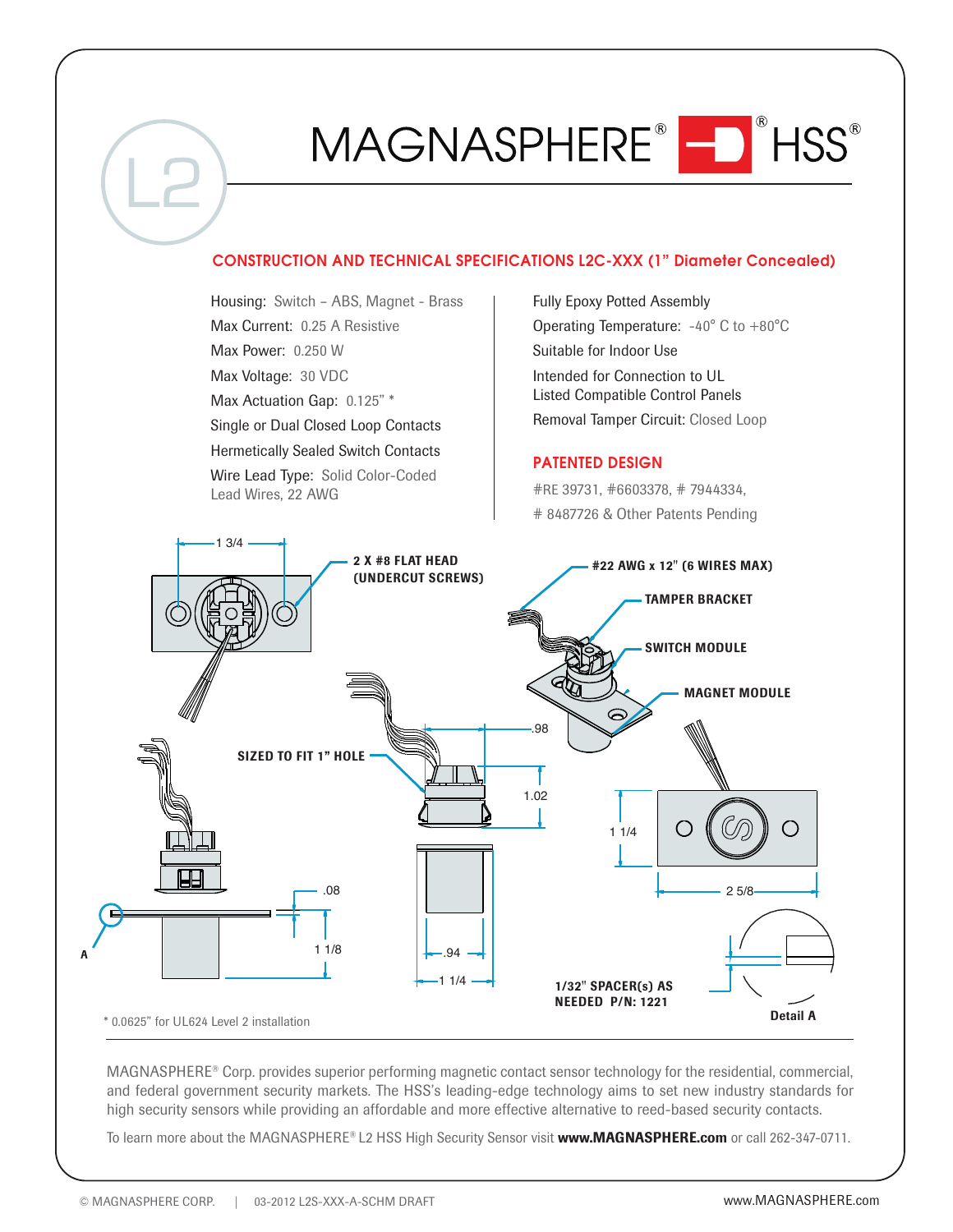# MAGNASPHERE® O<sup>®</sup>HSS®

How the HSS L2C Removal Tamper Circuit Works

The MAGNASPHERE HSS L2C Series are the only concealed devices available on the market that incorporate a secure anti-tamper circuit. This patented feature is available on both the ANSI cut out and the 1" diameter recessed versions of the L2C.

#### L2C-XXX-A Models for Use in Standard ANSI Door Cut Out

(Refer to product sheet for visual graphics)

The Tamper bracket, containing the tamper switch actuating magnet is inserted into the ANSI cutout first, and secured with screws to the ANSI mounting tabs.

The Switch module is incorporated into the brass cover plate and contains the Magnasphere alarm switch(es) which are oriented toward the face of the Switch cover plate towards the corresponding actuation magnet mounted in the door, and the Magnasphere tamper switch which is oriented in the opposite direction toward the magnet in the Tamper bracket.

The cover plate is secured to the Tamper bracket via mounting holes that are inboard on the cover and is

secured to corresponding mounting holes in the Tamper bracket.

Any attempt to access the switch or wiring will require removing the Switch module/cover plate. As this is removed, the Tamper switch is moved away from magnet in the stationary tamper bracket, which results in an alarm condition.

This Tamper bracket – Switch module/cover plate arrangement is also ideal when the device requires a periodic test of the tamper circuit. The tester need only loosen the mounting screws on the Switch module / cover plate, pull the module out from its seated position and the alarm switch will activate for the test.

#### L2C-XXX Models for 1" Diameter Recessed Installation

(Refer to product sheet for visual graphics)

The Tamper device, containing the tamper switch actuating magnet is a tapered "cap" that adheres to the switch housing via double sided tape pads, and aligns the tamper magnet opposite the tamper switch. The taper allows the switch / tamper assembly to be inserted into the 1" diameter mounting hole. Attempts to remove the switch assembly, will result in the reverse taper "barbs" of the tamper cap engaging the inside edge of the door frame, and pulling the tamper cap tape pads loose from the switch module. As this tamper cap / magnet releases from the switch module, an alarm signal is generated.

NOTE:

The L2C switch module has locking side clips that make it extremely difficult to remove the switch module without damaging it. Therefore, removal of the switch to test the tamper circuit is not recommended. If the L2C is used in wood or aluminum door frame installations that require a test of the tamper circuit, this can be accomplished by using a specially magnetized L2C Tamper Test Magnet (Magnasphere part number 1384). Simply open the door (which removes the L2C actuating magnet) and place the Tamper Test Magnet beneath the switch – this will cause activation of the tamper switch for the test.